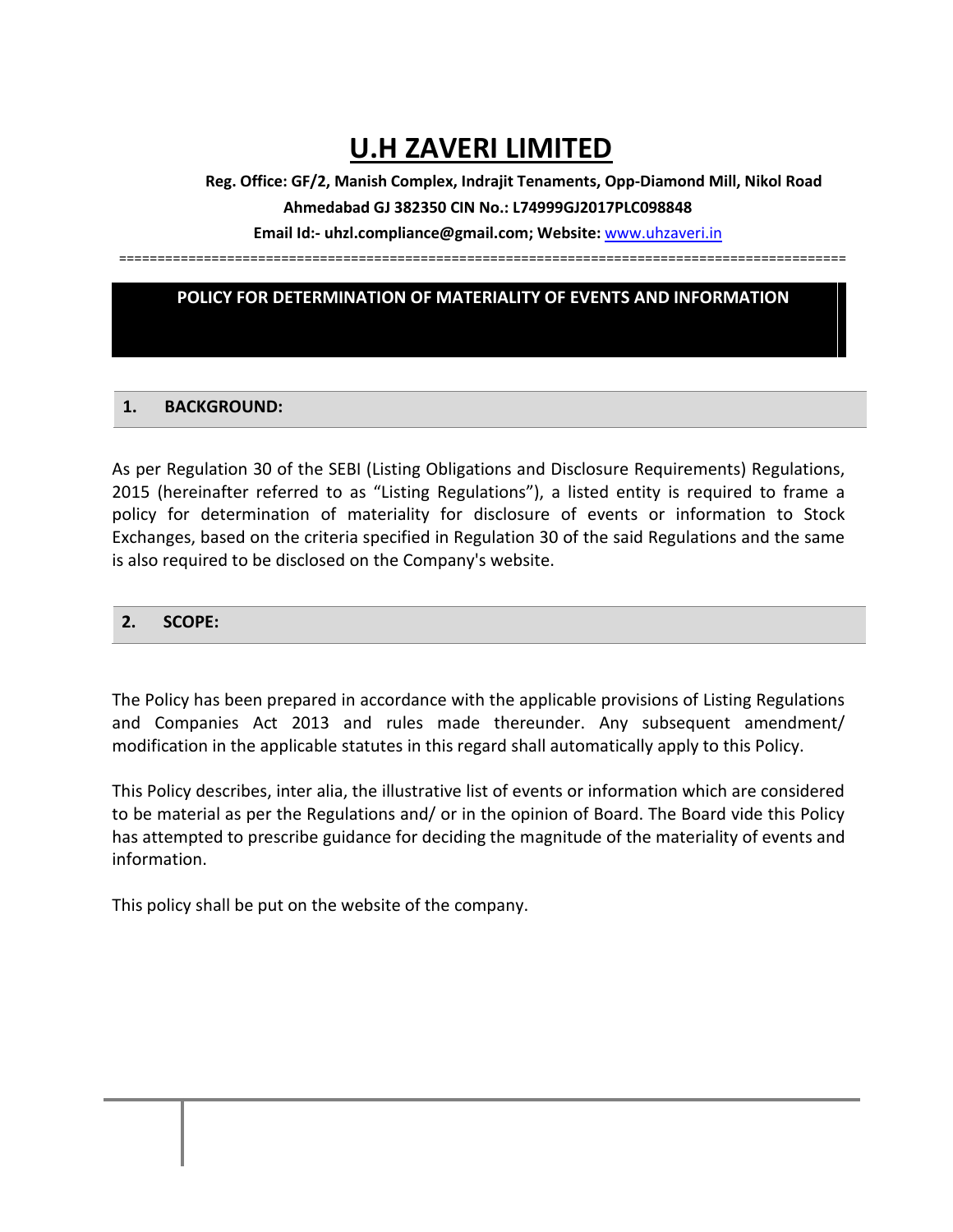## **3. DEFINITIONS & INTERPRETATIONS:**

In this Policy, unless the context otherwise requires:

(a) "Act" means the Companies Act, 2013 and the Rules framed thereunder, including any modifications, amendments, clarifications, circulars or re-enactment thereof.

(b) "Board" shall mean the Board of Directors of U. H. Zaveri Limited and shall include any Committee thereof authorised for the purpose.

(c) "Company" shall mean U. H. Zaveri Limited.

(d) "Committee" means any Committee formed under the delegated authority of the Board.

(e) "Key Managerial Personnel", in relation to a company, means as defined under the Companies Act, 2013 and the rules made there under.

(f) "Net worth" means net worth as defined in sub-section (57) of section 2 of the Companies Act, 2013.

(g) "Paid-up share capital" or "share capital paid-up" means such aggregate amount of money credited as paid-up as is equivalent to the amount received as paid-up in respect of shares issued and also includes any amount credited as paid-up in respect of shares of the company, but does not include any other amount received in respect of such shares, by whatever name called.

(h) "Regulations" shall mean SEBI (Listing Obligation and Disclosure Requirements) Regulation, 2015, including any modifications, amendments, clarifications, circulars or re-enactment thereof.

(i) "Stock Exchange" means a recognised stock exchange as defined under clause (f) of section 2 of the Securities Contracts (Regulation) Act, 1956 on which Equity shares of the Company are listed.

(j) "Material Subsidiary" means a subsidiary, whose income or net worth exceeds twenty percent of the consolidated income or net worth respectively, of U. H. Zaveri Limited and its subsidiaries in the immediately preceding accounting year.

(k) "Turnover" as defined under Section 2(91) of the Act means the aggregate value of the realisation of amount made from the sale, supply or distribution of goods or on account of services rendered, or both, by the company during a financial year.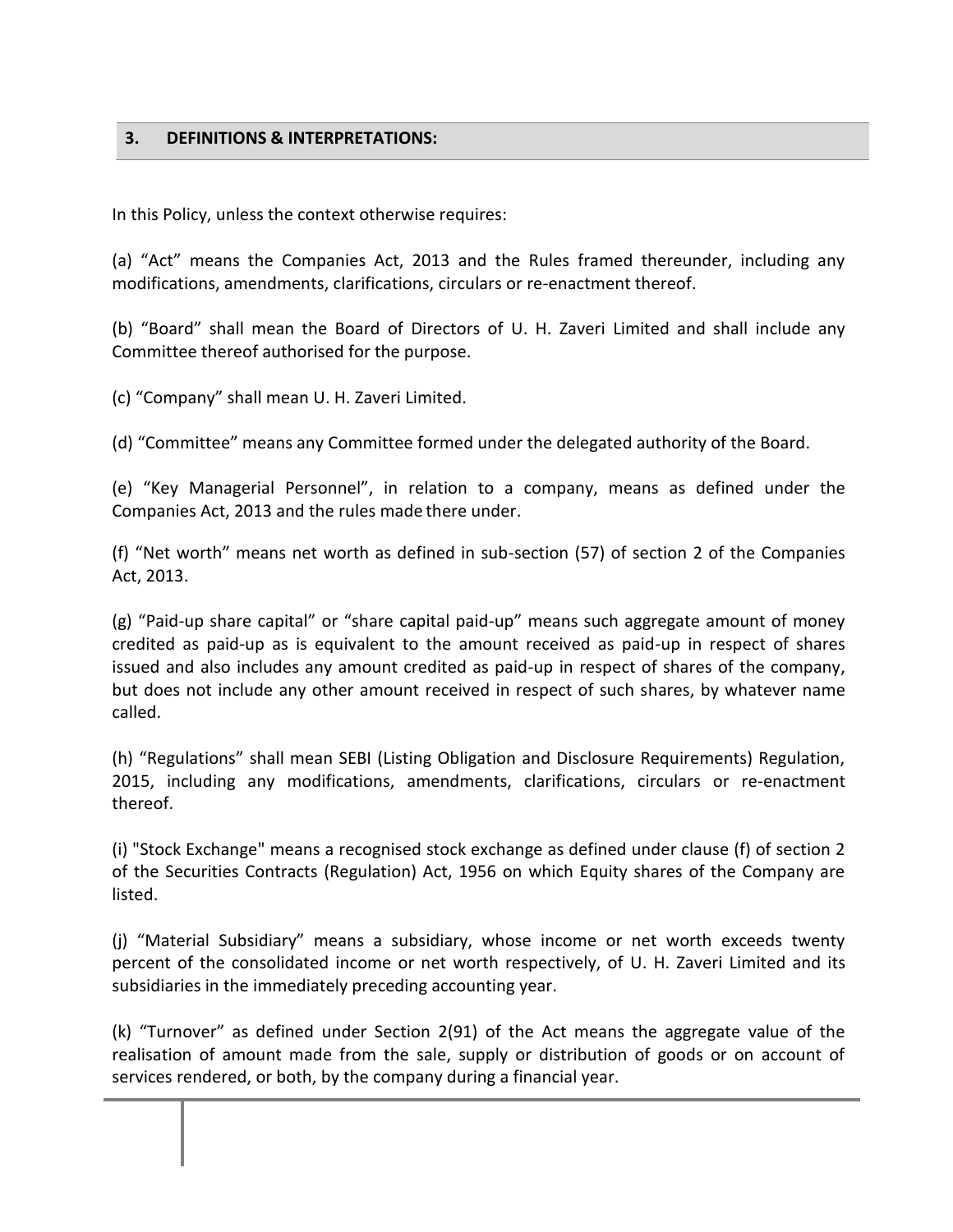Words and expressions used and not defined in the Policy shall have the same meanings respectively assigned to them in the Act and / or Regulations.

### **4. DISCLOSURES OF EVENTS OR INFORMATION:**

This policy sets forth the guidelines for disclosure of material events or information.

## **1. Category A – Events or information**

Category A refers to such events or information which are deemed to be material events or information without application of materiality test. The indicative list of such events or information is given as an **Annexure I**.

## **2. Category B - Events or information**

Category B refers to such events or information which are proved to be material on the application of materiality test. For determining materiality of events, the following criteria shall be applied:

- I. omission of which is likely to result in discontinuity or alteration of event or information already available publicly,
- II. omission of which is likely to result in significant market reaction if the said omission came to light at a later date, or
- III. which are in the opinion of Board of Directors or any Committee thereof or any other person authorised for the purpose considered to be material.

The indicative list of such event or information is given as an **Annexure II.**

However, the list of events / information given in Annexure I & II are indicative and not exhaustive and the necessity or obligation to make the requisite disclosure depends upon magnitude of impact of such events or information and on the facts of each case. Any event or information which is considered material in accordance with the policy shall also be disclosed even if it is not specially listed in Annexure I or Annexure II of the policy.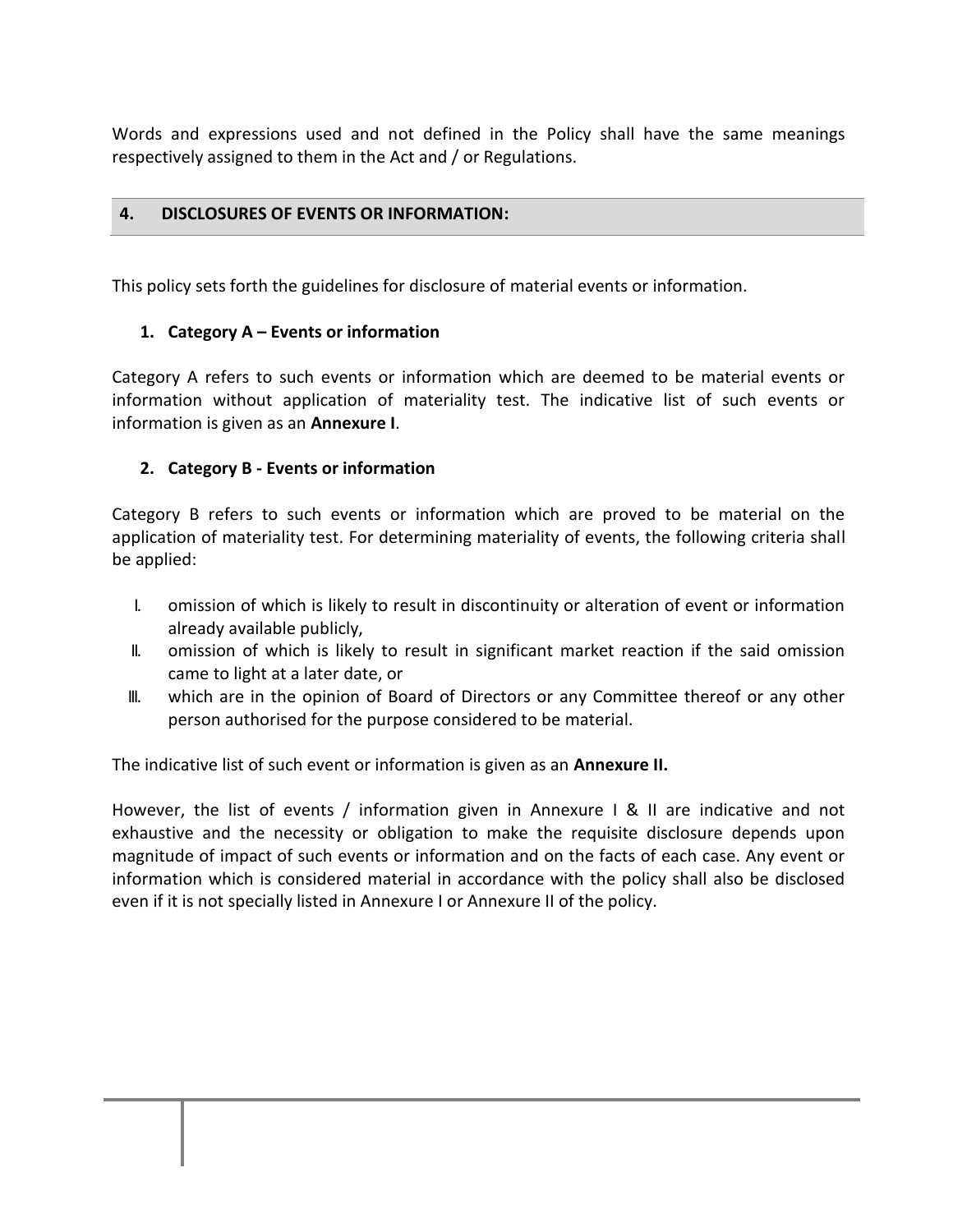#### **5. PRINCIPLES FOR DETERMINING MATERIALITY OF EVENTS:**

#### **Determination of Materiality: (Materiality test)**

- a) Materiality will be determined on a case to case basis depending on nature of the events, specific facts, magnitude of likely impact in case such event is omitted to be disclosed and the circumstances relating to the information or event. To determine whether a particular event or information is material in nature, the company may either consider the qualitative criteria as defined under clause IV(2) or
- b) Quantitative criteria defined under clause VI,,

for each event listed under **Annexure II**

#### **6. MATERIALITY THRESHOLD FOR DETERMINATION OF MATERIAL EVENTS OR INFORMATION:**

Keeping in view the principle for determination of materiality of events or information as mentioned in Clause V(b) above, materiality threshold has been defined as follows for events / information specified in **Annexure II**

'Such events or information shall be considered material:

• where the value involved in it exceeds 10% of the consolidated gross turnover or revenue or total income or net worth;

#### OR

• where the impact of it exceeds 5% of the consolidated gross turnover or revenue or total income or networth;

The above threshold shall be calculated on annualised basis on the basis of audited consolidated financial statements of the last audited financial year.

### **7. GENERAL OBLIGATION FOR DISCLOSURES:**

1. Any one of, Managing Director or Chief Financial Officer of the Company, is severally authorised to take a view on whether the event or information falls within the materiality threshold as mentioned under Clause VI of this policy, which qualifies for disclosure under Regulation 30 (5) of the Listing Regulations and intimate to the Company Secretary to disclose the said event or information to the Stock Exchanges. The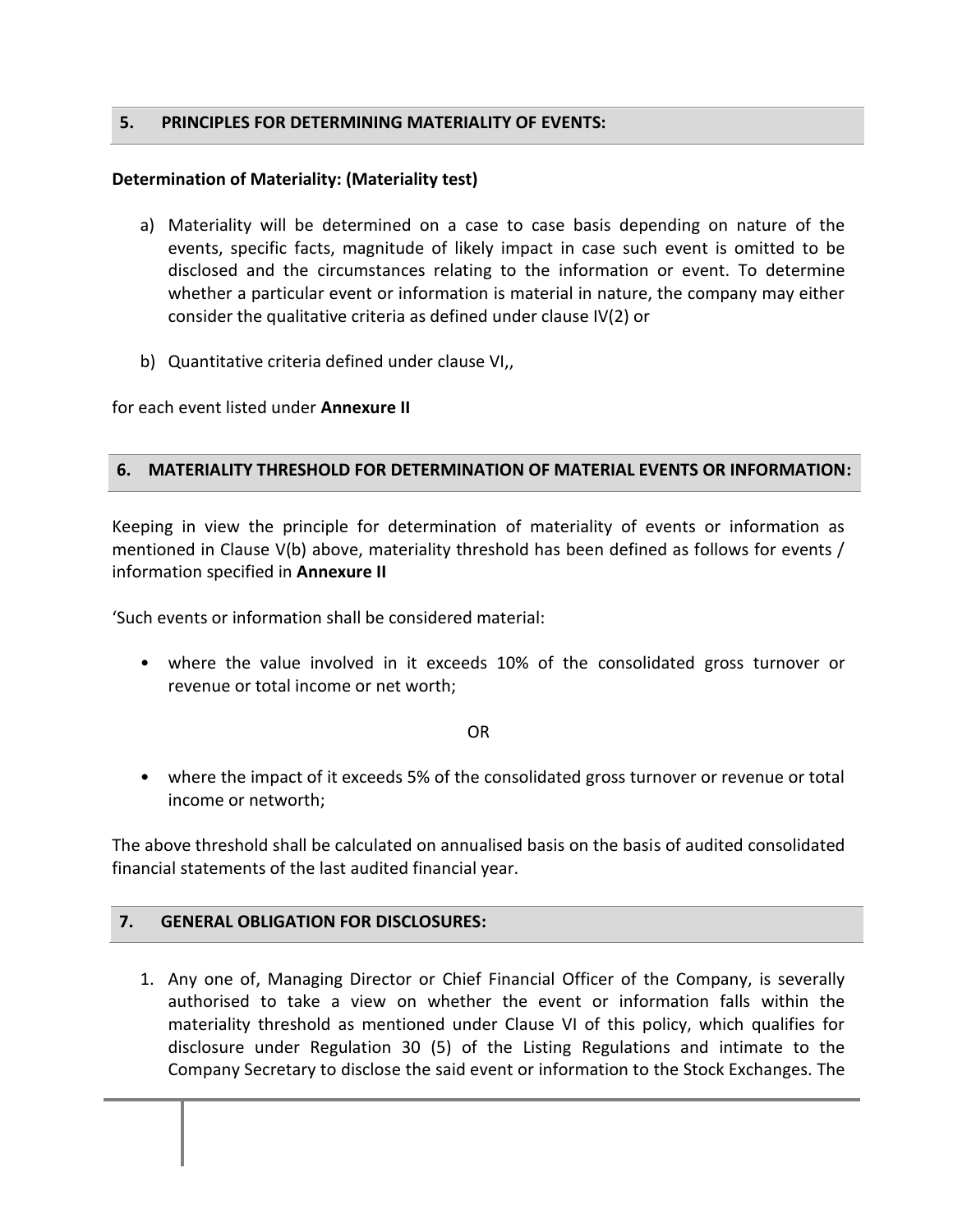contact details of Managing Director or Chief Financial Officer shall also be disclosed to the Stock Exchange(s) as well as on the website of the Company

- 2. The Company shall disclose all material events / information first to Stock Exchange(s) and upload the disclosure on the website of the Company as soon as reasonably possible and not later than twenty four hours from the occurrences of event or information. Provided that in case the disclosure is made after twenty four hours of occurrence of events or information, the Company shall provide reasons of delay alongwith the disclosure.
- 3. The information disclosed to the Stock Exchange(s) shall be also placed on the website of the Company and the Company shall ensure that such information is hosted for a minimum period of 5 years. Thereafter the information may be handled as per the archival policy of the Company as disclosed on its website.
- 4. The Company shall disclose all events or information which are material for the Company with respect to its material subsidiaries in accordance with this policy.
- 5. The Company shall provide specific and adequate reply to all queries raised by stock exchange with respect to any events or information.
- 6. The Company shall also on its own initiative, confirm or deny any reported event or information to the stock exchange(s).
- 7. The material events or information which are not contained in the Policy but are considered to be material in the opinion of the Company shall also be disclosed to the Stock Exchange.

## **8. AMENDEMENT:**

- 1. The Board or Committee so authorised for the purpose shall have the powers to review or amend any of the provisions of this Policy, substitute any of the provisions with a new provisions or replace this Policy entirely with a new Policy.
- 2. The Board or Committee so authorised for the purpose may also establish further rules and procedures, from time to time, to give effect to the intent of this Policy and further the objective of good corporate governance.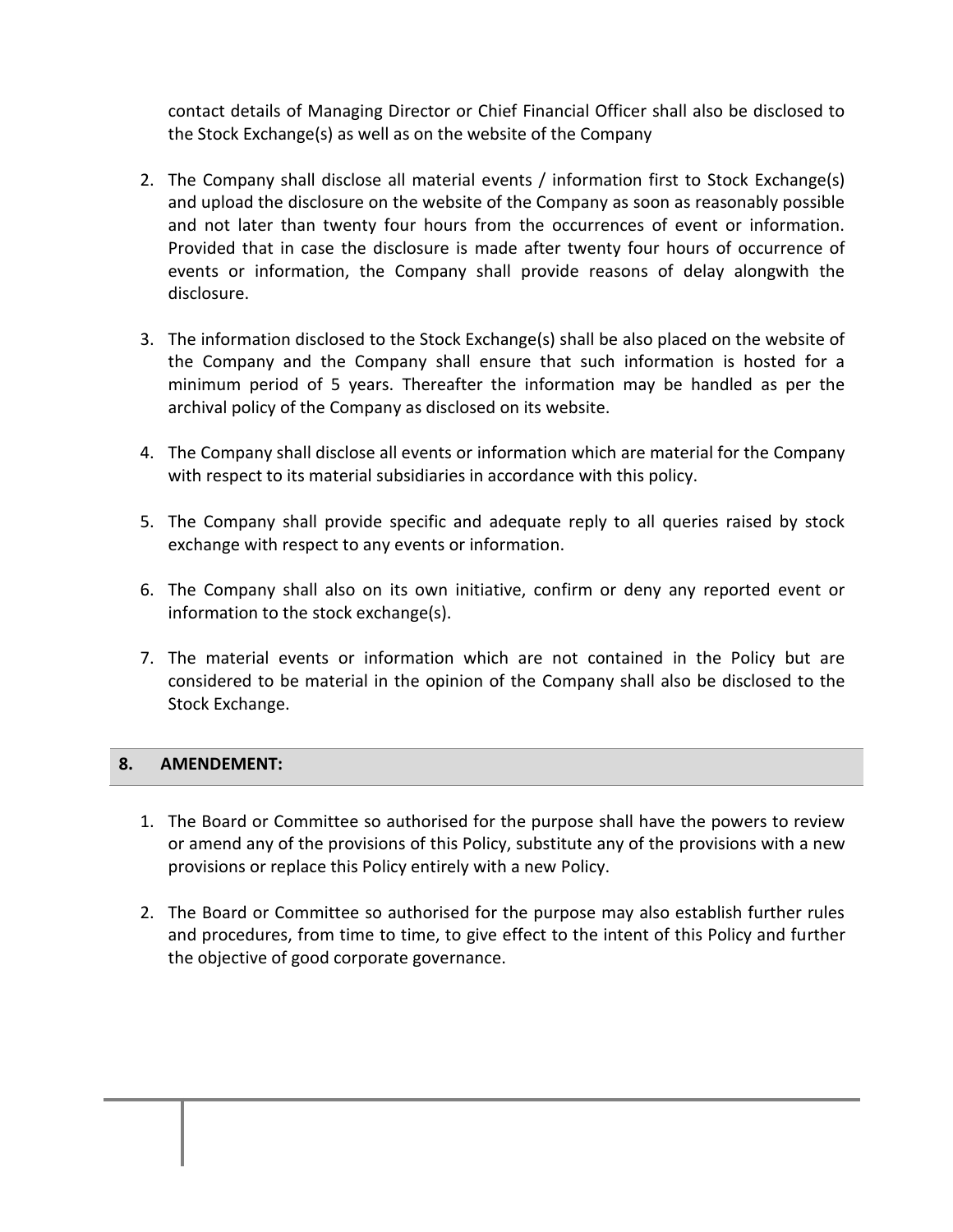## **9. CONTACT DETAILS OF KEY MANAGERIAL PERSONNEL:**

Pursuant to Regulation 30 (5), the contact details of the Key Managerial Personnel authorised for the purpose of determining the materiality of event or information are as under:

Hitesh Mahendrakumar Shah - Managing Director Email: [uhzl.compliance@gmail.com](mailto:uhzl.compliance@gmail.com) Phone : 079-22703991

Varsha Vijay Potdar - Chief Financial Officer Email: [uhzl.compliance@gmail.com](mailto:uhzl.compliance@gmail.com) Phone : 079-22703991

### **ANNEXURE – I**

## **Indicative List of events or information deemed to be material without application of Materiality test:**

| Sr.            | Events or information                                                                                                                                                                                                                                                                                                                                                                                                                                                     |
|----------------|---------------------------------------------------------------------------------------------------------------------------------------------------------------------------------------------------------------------------------------------------------------------------------------------------------------------------------------------------------------------------------------------------------------------------------------------------------------------------|
| No.            |                                                                                                                                                                                                                                                                                                                                                                                                                                                                           |
| $\mathbf{1}$   | Acquisition (including agreement to acquire), Scheme of Amalgamation<br>(amalgamation/ merger/ demerger/ restructuring), Sale or disposal of unit(s) or<br>division(s) or subsidiary of the Company or any other restructuring:<br>Explanation - 'Acquisition' shall mean, -<br>(i) acquiring control, whether directly or indirectly; or,<br>(ii) acquiring or agreeing to acquire shares or voting rights in, a company, whether<br>directly or indirectly, such that - |
|                | a) the Company holds shares or voting rights aggregating to five per cent or<br>more of the shares or voting rights in the said company, or;<br>b) there has been a change in holding from the last disclosure and such change<br>exceeds two per cent of the total shareholding or voting rights in the said<br>company.                                                                                                                                                 |
| $\overline{2}$ | Issuance or forfeiture of securities, split or consolidation of shares, buyback of<br>securities, Any restriction on transferability of securities, any action, which will result<br>in alteration of the terms or structure of any existing securities, including, forfeiture,<br>reissue of forfeited securities, alteration of calls, redemption of securities, etc.                                                                                                   |
| 3              | Revision in Rating(s).                                                                                                                                                                                                                                                                                                                                                                                                                                                    |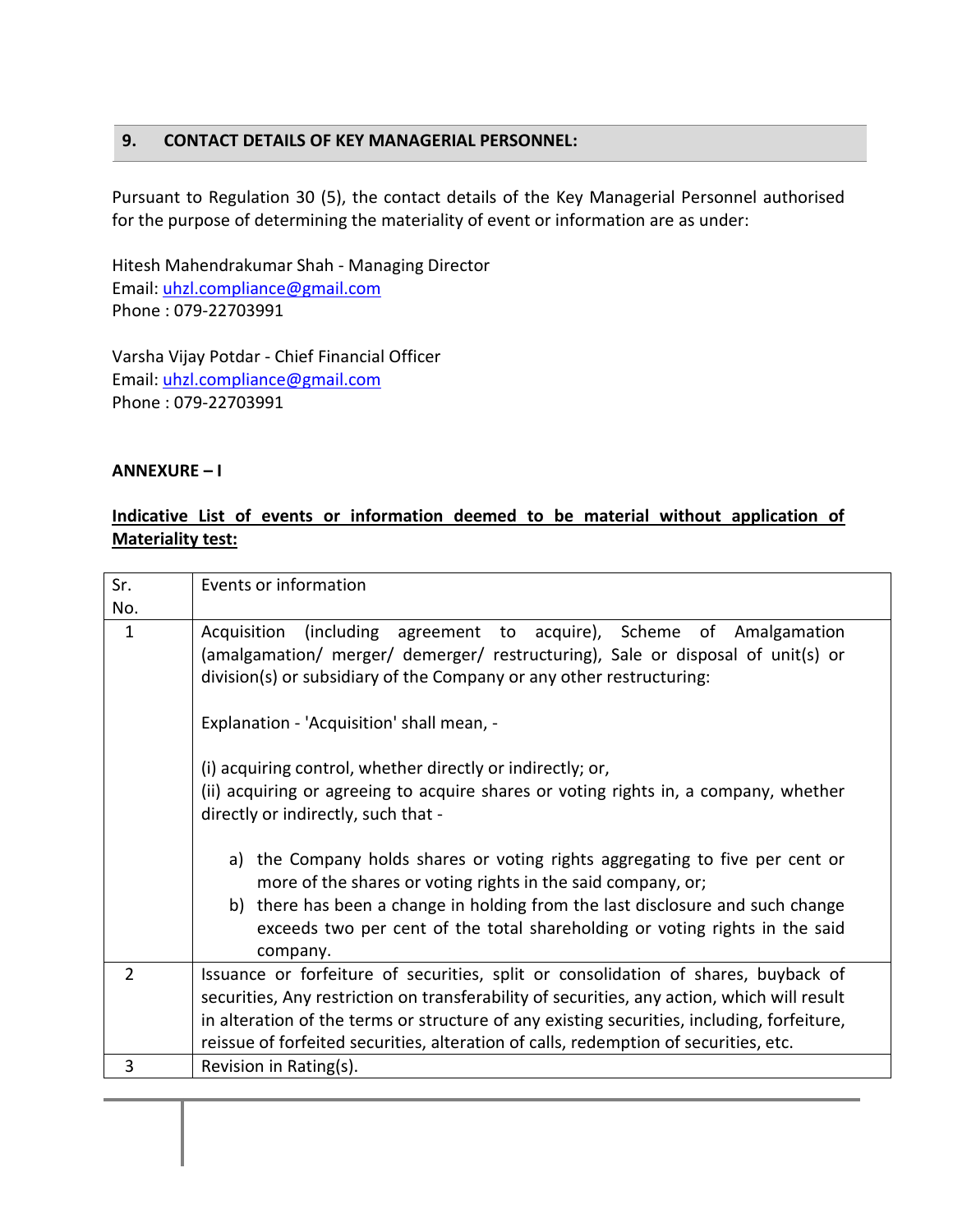| 4              | Outcome of meetings of the Board within 30 minutes of the closure of the meeting                                                                                   |
|----------------|--------------------------------------------------------------------------------------------------------------------------------------------------------------------|
|                | held to consider the following:                                                                                                                                    |
|                |                                                                                                                                                                    |
|                | dividends and/or cash bonuses recommended or declared or the<br>٠                                                                                                  |
|                | decision to pass any dividend and the date on which dividend shall be                                                                                              |
|                | paid/dispatched;<br>any cancellation of dividend with reasons thereof;<br>$\bullet$                                                                                |
|                | the decision on buyback of securities;<br>$\bullet$                                                                                                                |
|                | the decision with respect to fund raising proposed to be undertaken;<br>٠                                                                                          |
|                | increase in capital by issue of bonus shares through capitalization<br>$\bullet$                                                                                   |
|                | including the date on which such bonus<br>shares would<br>be<br>credited/dispatched;                                                                               |
|                | reissue of forfeited shares or securities, or the issue of shares or<br>$\bullet$                                                                                  |
|                | securities held in reserve for future issue or the creation in any form or                                                                                         |
|                | manner of new shares or securities or any other rights, privileges or                                                                                              |
|                | benefits to subscribe to;<br>short particulars of any other alterations of capital, including calls;<br>٠                                                          |
|                | financial results;<br>$\bullet$                                                                                                                                    |
|                | decision on voluntary delisting by from stock exchange(s);                                                                                                         |
|                |                                                                                                                                                                    |
|                |                                                                                                                                                                    |
|                |                                                                                                                                                                    |
| 5              | Agreements (viz. shareholder agreement(s), joint venture agreement(s), family                                                                                      |
|                | settlement agreement(s) (to the extent that it impacts management and control of                                                                                   |
|                | the Company), agreement(s)/treaty (ies)/contract(s) with media companies) which                                                                                    |
|                | are binding and not in normal course of business, revision(s) or amendment(s) and                                                                                  |
|                | termination(s) thereof.                                                                                                                                            |
| 6              | Fraud/Defaults by promoter or key managerial personnel or by the Company or                                                                                        |
|                | arrest of key managerial personnel or promoter:                                                                                                                    |
|                | At the time of unearthing of fraud or occurrence of the default / arrest<br>Subsequently intimate the stock exchange(s) further details regarding the<br>$\bullet$ |
|                | fraud/default/arrest                                                                                                                                               |
| $\overline{7}$ | Change in directors, key managerial personnel (Managing Director, Chief Executive                                                                                  |
|                | Officer, Chief Financial Officer, Company Secretary etc.), Auditor and Compliance                                                                                  |
|                | Officer.                                                                                                                                                           |
| 8              | Appointment or discontinuation of share transfer agent.                                                                                                            |
| 9              | Corporate debt restructuring ("CDR").                                                                                                                              |
| 10             | One time settlement (OTS) with a Bank                                                                                                                              |
| 11             | Reference to BIFR and winding-up petition filed by any party / creditors.                                                                                          |
| 12             | Issuance of notices, call letters, resolutions and circulars sent to shareholders,                                                                                 |
|                | debenture holders or creditors or any class of them or advertised in the media by<br>the Company.                                                                  |
| 13             | Proceedings of annual and extraordinary general meetings.                                                                                                          |
| 14             | Amendments to memorandum and articles of association.                                                                                                              |
|                |                                                                                                                                                                    |